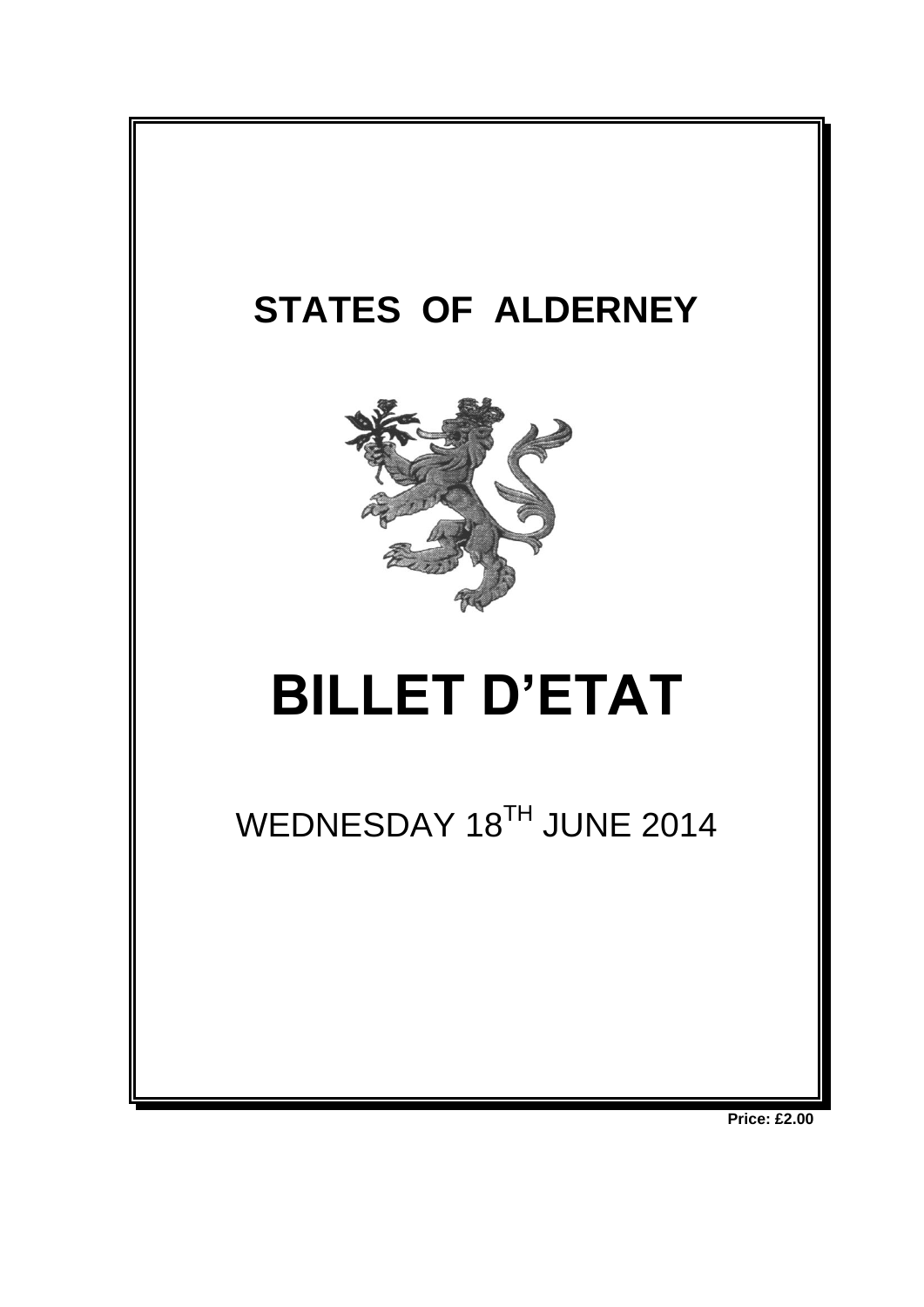## **STATES OF ALDERNEY**

#### **BILLET D'ETAT**

# **FOR WEDNESDAY 18TH JUNE 2014**

Members of the States:

I have the honour to inform you that the Meeting of the States will be held at 5:30 pm on Wednesday  $18<sup>th</sup>$  June 2014. This will be preceded by the People's Meeting, which will be held on Wednesday 11<sup>th</sup> June 2014 at 7:00 pm in the Island Hall.

> W Stuart Trought President

#### **Item I The Housing (Exemptions) (Alderney) Ordinance, 2014**

**The following letter has been received from Mr Birmingham, Chairman of the Building & Development Control Committee:-**

*"Mr D R Lewis wishes to convert an existing garage / workshop at 11 Courtil Lubin into a small dwelling.* 

In order for approval of any such development to be given by the Building and *Development Control Committee, Mr Lewis needs to be prescribed as a person exempted from Section 33 of the Building and Development Control (Alderney) Law, 2002, as amended. I attach, for this purpose, the proposed Housing (Exemptions) (Alderney) Ordinance, 2014.* 

*The Building and Development Control Committee is promoting this Ordinance*  because it considers that the proposal fills an identified need within the existing *housing stock, being a small property suitable for downsizing for the elderly or a starter home for first time buyer.* 

*I* would be grateful if the Housing (Exemptions) (Alderney) Ordinance, 2014 could be *placed before the States when it next meets together with an appropriate proposition.*

> *M Birmingham Chairman"*

**The States is asked to approve "The Housing (Exemptions) (Alderney) Ordinance, 2014".** 

#### **Item II General Services Committee Membership**

**The following letter has been received from Mr Rowley, Chairman of the General Services Committee:-**

*"Currently there are three members of the General Services Committee plus the Chairman. In order to bring further resources to bear on the current issues being discussed within the Committee it has been agreed that another member is required*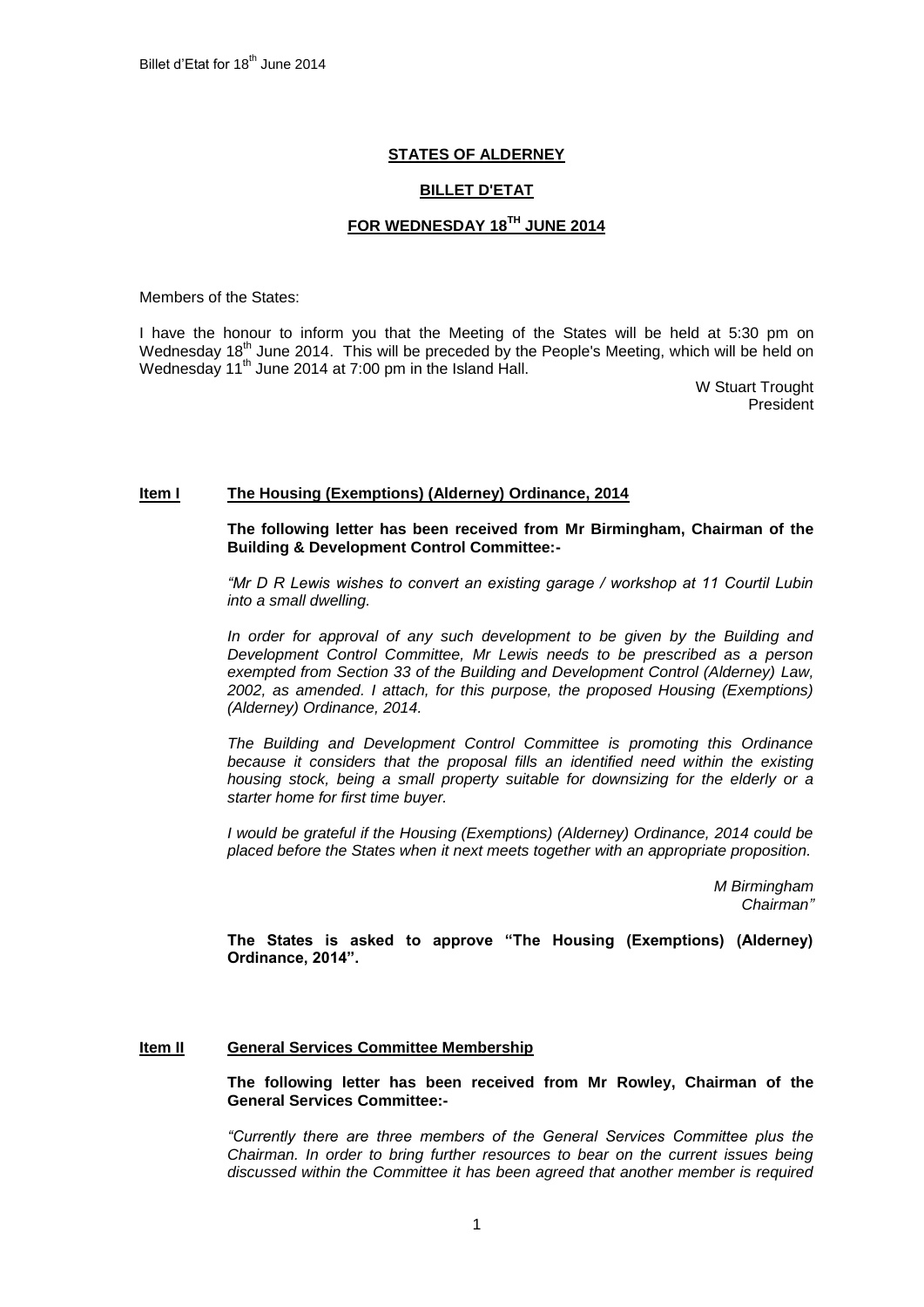*to be appointed to bring the Committee membership to four members plus the Chairman.*

*I* would be grateful if you would place this matter before the next meeting of the *States of Alderney with an appropriate proposition.*

> *C Rowley Chairman"*

**The States is asked to appoint a fourth member to the General Services Committee.**

## **Item III The Alderney Housing Association – Grant Funding – Sable D'Or, Rue de Beaumont**

**The following letter has been received from Mr Simonet, Chairman of the Policy & Finance Committee:-**

*"In 2009 the States agreed to the formation of the Alderney Housing Association (AHA), in order to take over the responsibility for social housing, and to extend this to provide partial ownership for suitably qualifying Alderney residents.* 

*As part of the agreement it was established that grant funding would be made available annually from the States of Alderney, particularly during the initial years, to*  assist with the significant refurbishment program, together with the construction of *new buildings. However the majority of AHA funding was to be sourced from bank loans, rental receipts and partial ownership sales.* 

*The next phase of the rebuilding program relates to the bungalow known as Sable D'Or, Rue de Beaumont (situated adjacent to the lower car park at the School). The current property is significantly damp, due to poor (single block) construction, allowing the weather to penetrate and making the property difficult and expensive to heat. On vacant possession of the property it was considered that, due to the poor construction, modernisation of the property was not a financially viable option. Planning permission was therefore sought to demolish, and, due to the significant size of the garden, build a pair of semi-detached three bedroom chalet bungalows, incorporating high level standards of insulation to reduce tenant fuel costs. The housing stock will therefore be increased and off road parking facilities provided. The decision was also taken to retain one as rental accommodation, and offer the second as partial ownership, thereby offsetting part of the building costs.*

*Planning permission has been obtained, and the contract tendered to local building contractors in order to carry out the project. Plans of the area are attached, illustrating the location of the current building together with the proposed new buildings.*

*The cost of the project, including building works, architect and survey fees, QS, engineering and project management etc amounts to £516,000. After offsetting this*  with bank loan and partial ownership sales the amount required as grant funding *equates to £238,000 (£119,000 per property). The 2014 approved capital budget includes provision of £373,000 for this purpose of which £40,000 has been granted to date during the year.* 

*The Policy & Finance Committee agreed by majority to the grant funding at their meeting held on 27th May. In reaching this decision the Committee took into consideration that the building work would be undertaken by a local building contractor, together with the opportunity to provide a partial ownership property.*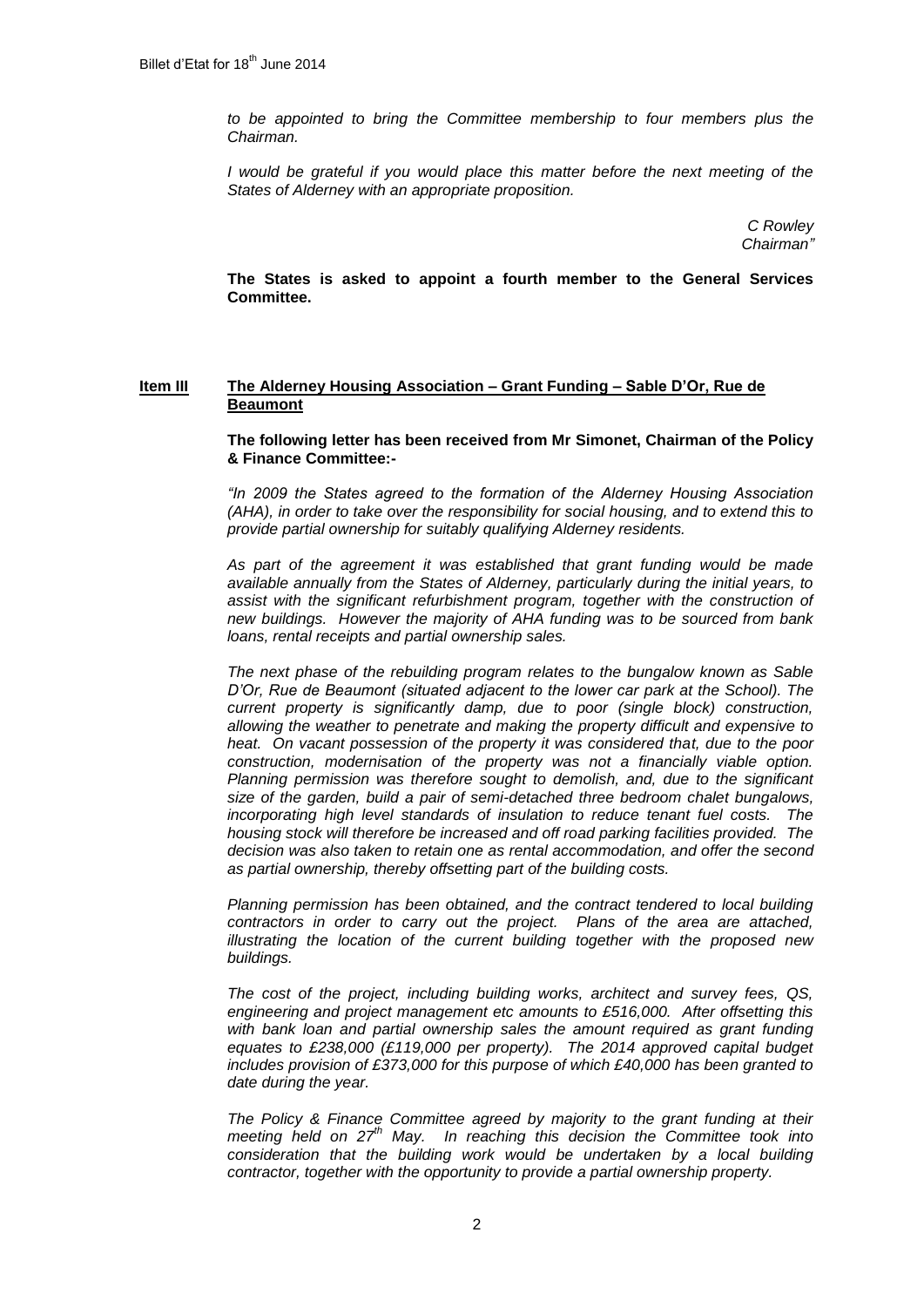*I* would be grateful if this could be placed before the States at its next meeting *together with appropriate propositions.*

> *F Simonet Chairman"*

**The States is asked to approve the awarding of a grant to the Alderney Housing Association of Two Hundred and Thirty Eight Thousand Pounds (£238,000) from the capital account towards the above project, to provide two social housing units for rental and partial ownership.**

## **Item IV The Alderney Road Traffic and Public Highways (Amendment) Regulations, 2014**

**The following letter has been received from Mr Rowley, Chairman of the General Services Committee:-**

*"The Road Traffic and Public Highways (Amendment) Regulations, 2014 were made on 13th May 2014. The amendment to Schedule 1 creates a disc parking zone in Val Car Park. The parking bays nearest the New Connaught Care Home will be restricted to a maximum of 96 hours parking, on the opposite side the twelve parking bays nearest the property known as La Colombra will be restricted to a maximum of 4 hours parking and the 10 parking bays nearest the rear of Stefan House will be restricted to a maximum of 2 hours parking.* 

*Section 35(2) of the Alderney Road Traffic and Public Highways Ordinance, 1966 provides that regulations made under the Ordinance be laid before the States as soon as may be after the making thereof and, if at that meeting or the next subsequent meeting, the States resolve that the regulations be annulled, the regulations shall cease to have effect. I will recommend that the States resolves not to annul them.*

*I* would be grateful if the Alderney Road Traffic and Public Highways (Amendment) *Regulations, 2014 are placed before the States of Alderney at its next Meeting together with an appropriate proposition.*

> *C Rowley Chairman"*

**The States is asked to resolve that "The Alderney Road Traffic and Public Highways (Amendment) Regulations, 2014" not be annulled.**

#### **Item V The Gambling (Exempt Gaming and Racing) (Alderney) Ordinance, 2014**

**The following letter has been received from Mr Simonet, Chairman of the Policy & Finance Committee:-**

*"The Gambling (Exempt Gaming and Racing) (Alderney) Ordinance, 2014 has been drafted by the Law Officers Chambers at the request of the Committee, to regularise Charity events such as 'Race Nights', 'Casino Nights' and card games that have in some cases been organised by Licensees and taken place on licensed premises.*

*Conditions have been drawn up within the ordinance and subject to their compliance the forms of gaming or racing carried out at such an event promoted for raising money shall be lawful for the purposes of Section 5 and 6 of the Gambling (Alderney) Law,*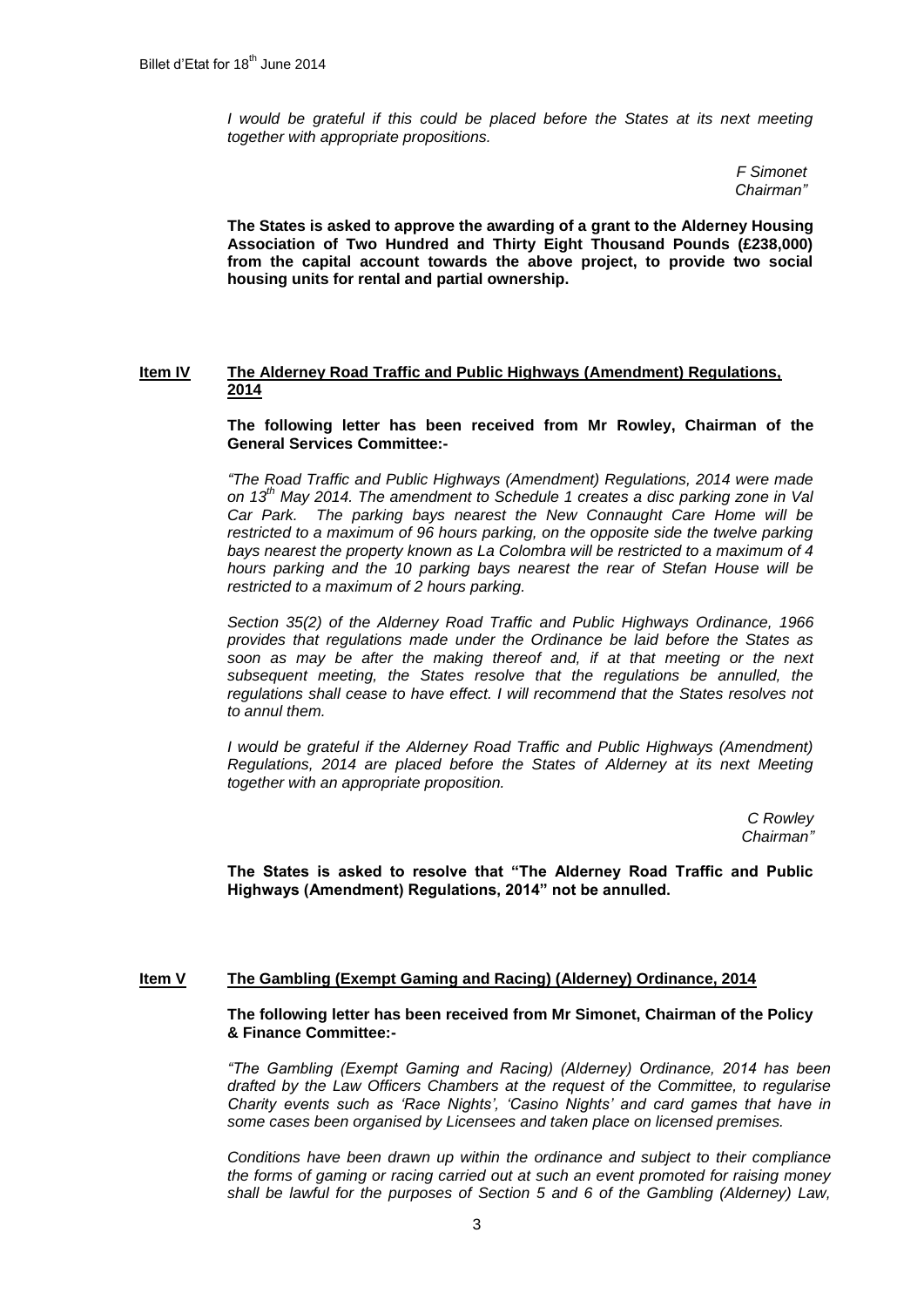*1999. The conditions include, but are not limited to, that the whole of the proceeds from*  the gaming or racing event, after deducting sums lawfully appropriated on account of *expenses or for the provision of prizes or awards, go to a charitable purpose and that no young person may take part in gaming or racing unless the permission of their parent or guardian has been received.*

*"The Gambling (Exempt Gaming and Racing) (Alderney) Ordinance, 2014" has been drafted by the Law Officers of the Crown and I would be grateful if you would place this*  matter before the next meeting of the States of Alderney with an appropriate *proposition.*

> *F Simonet Chairman"*

**The States is asked to approve "The Gambling (Exempt Gaming and Racing) (Alderney) Ordinance, 2014".**

## **Item VI The Alderney (Liquor Licensing) (Amendment) Ordinance, 2014**

**The following letter has been received from Mr Simonet, Chairman of the Policy & Finance Committee:-**

*"Section 30 of the Alderney Liquor Licensing Ordinance, 1994 states as follows:*

#### *Closing outside permitted hours*

*30. (1) Licensed premises for which a Public House Licence has been granted shall subject to section 50 be closed except on the days and during the hours specified in the First Schedule and during the permitted hours granted under section 17. (2) A licensee who fails to comply with the requirements of subsection (1) shall be guilty of an offence and liable on conviction to a fine not exceeding level 4 on the uniform scale.*

*In effect this section of the Ordinance prevents a licensed business opening before 10am and as such is restrictive on licensed businesses should they wish to sell food (breakfasts) and teas and coffee before the stated time. It does not however affect the*  sale of liquor, as this is already restricted by Section 20 of the Ordinance. The *Committee, taking the financial and economic issues into consideration resolved at its meeting held on the 27th May 2014 that section 30 of the 'Alderney Liquor Licensing Ordinance, 1994' be repealed.*

*A further amendment to the 1994 Ordinance, Section 27(1), was also proposed and approved (in bold) as follows:*

#### *Games of chance*

*27. (1) No person shall participate in, organise or permit the playing of any game of chance on licensed premises for money or money's worth unless such games of chance are lawful under the Gambling (Alderney) Law, 1999 and card games played on licensed premises shall not be promoted or organised by the licensee unless the promotion or organisation of such games is lawful under the Gambling (Alderney) Law, 1999.*

*This amendment makes provision so that it is not an offence for card games to be promoted or organised by the licensee if this is permitted under the Gambling legislation (i.e. a charitable card game promoted at a licensed premise).*